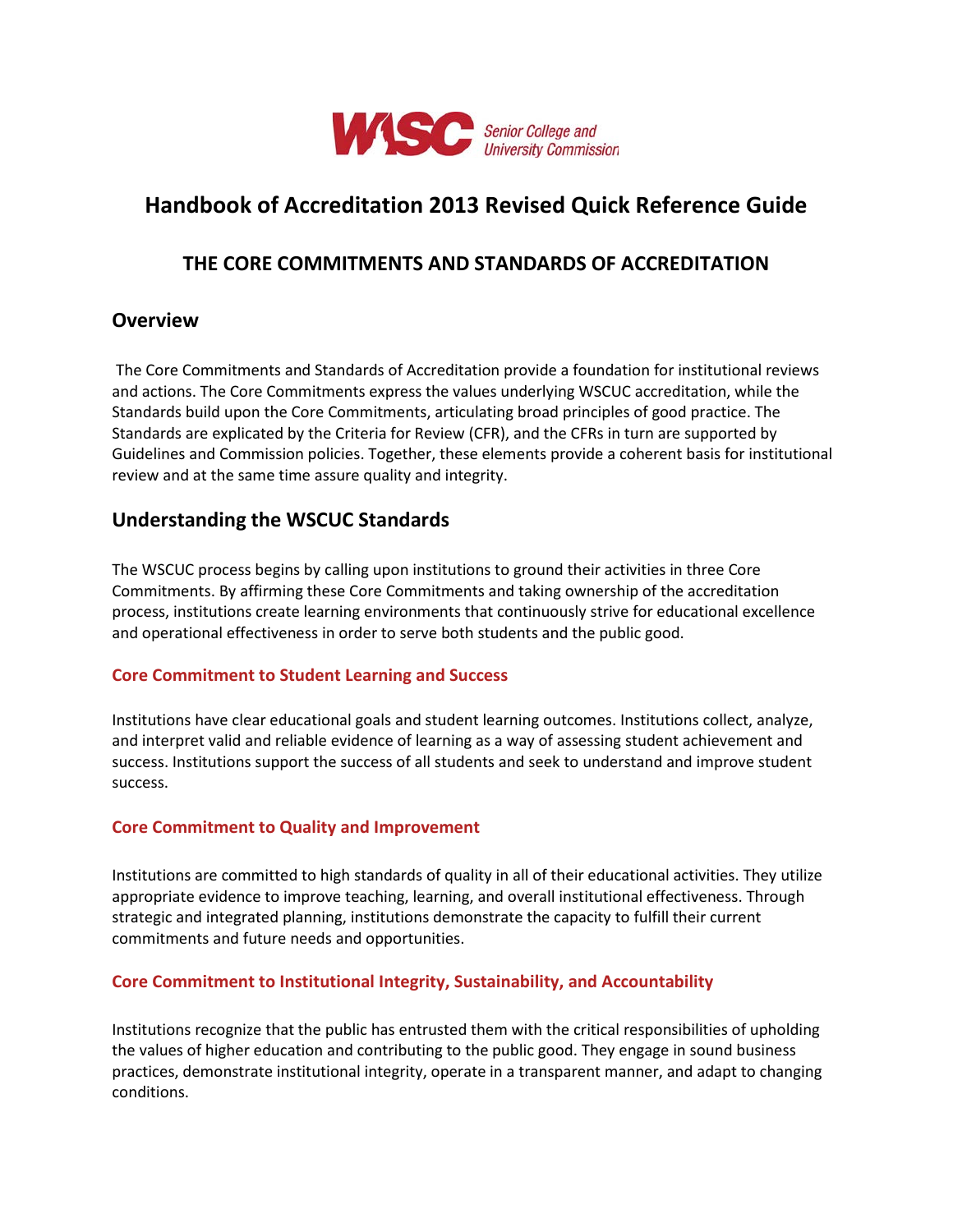# **Standards of Accreditation**

The Standards of Accreditation consist of four broad, holistic statements that reflect widely accepted good practices in higher education. WSCUC institutions are diverse in terms of mission, character, and type. The Standards are broad enough to honor that diversity, respect institutional mission, and support institutional autonomy. At the same time, institutions must demonstrate that they are in substantial compliance with the four Standards and related Criteria for Review in order to become and remain accredited. The four Standards are:

- [Standard 1: Defining Institutional Purposes and Ensuring Educational Objectives](http://www.wascsenior.org/resources/handbook-accreditation-2013/part-ii-core-commitments-and-standards-accreditation/wasc-standards-accreditation-2013/standard-1-defining-institutional-purposes-and-ensuring-educational-objectives)
- [Standard 2: Achieving Educational Objectives through Core Functions](http://www.wascsenior.org/resources/handbook-accreditation-2013/part-ii-core-commitments-and-standards-accreditation/wasc-standards-accreditation-2013/standard-2-achieving-educational-objectives-through-core-functions)
- [Standard 3: Developing and Applying Resources and Organizational Structures to Ensure Quality](http://www.wascsenior.org/resources/handbook-accreditation-2013/part-ii-core-commitments-and-standards-accreditation/wasc-standards-accreditation-2013/standard-3-developing-and-applying-resources-and-organizational-structures-ensure-quality)  [and Sustainability](http://www.wascsenior.org/resources/handbook-accreditation-2013/part-ii-core-commitments-and-standards-accreditation/wasc-standards-accreditation-2013/standard-3-developing-and-applying-resources-and-organizational-structures-ensure-quality)
- [Standard 4: Creating an Organization Committed to Quality Assurance, Institutional Learning,](http://www.wascsenior.org/resources/handbook-accreditation-2013/part-ii-core-commitments-and-standards-accreditation/wasc-standards-accreditation-2013/standard-4-creating-organization-committed-quality-assurance-institutional-learning-and)  [and Improvement](http://www.wascsenior.org/resources/handbook-accreditation-2013/part-ii-core-commitments-and-standards-accreditation/wasc-standards-accreditation-2013/standard-4-creating-organization-committed-quality-assurance-institutional-learning-and)

## **Criteria for Review**

Thirty-nine Criteria for Review (CFR) are distributed across the four Standards. The CFRs under each Standard provide more specific statements about the meaning of the Standard. The CFRs are grouped under headings that identify major aspects of institutional functioning. The CFRs are cited by institutions in their institutional report, by peer reviewers in evaluating institutions, and by the Commission in making decisions about institutions. Many of the CFRs are cross-referenced to allow for ease in identifying related and connected CFRs.

## **Guidelines**

Where Guidelines are provided, they assist institutions in interpreting the CFRs by offering examples of how institutions can address a particular Criterion for Review. An institution is welcome to employ different practices from those described in a particular Guideline; in that case, the institution is responsible for showing that it has addressed the intent of that Criterion in an equally effective way.

## **Related Commission Policies and Resources**

Following some CFRs are references to policies of particular relevance to those CFRs and any related Guidelines. Institutions are encouraged to become familiar with, and to review periodically, all Commission policies, which are binding on member institutions.

Following some CFRs are references to manuals and resource guides. The procedures described in WSCUC manuals, like policies, are binding. Guides, offering principles and examples of good practice, address topics such as program review, transparency, graduate education, and the use of evidence. Guides are not binding; they are merely suggestive and intended to provide helpful information. Current versions of WSCUC policies, manuals, and resource guides are available at [www.wscuc.org/document-list.](https://www.wscuc.org/document-list)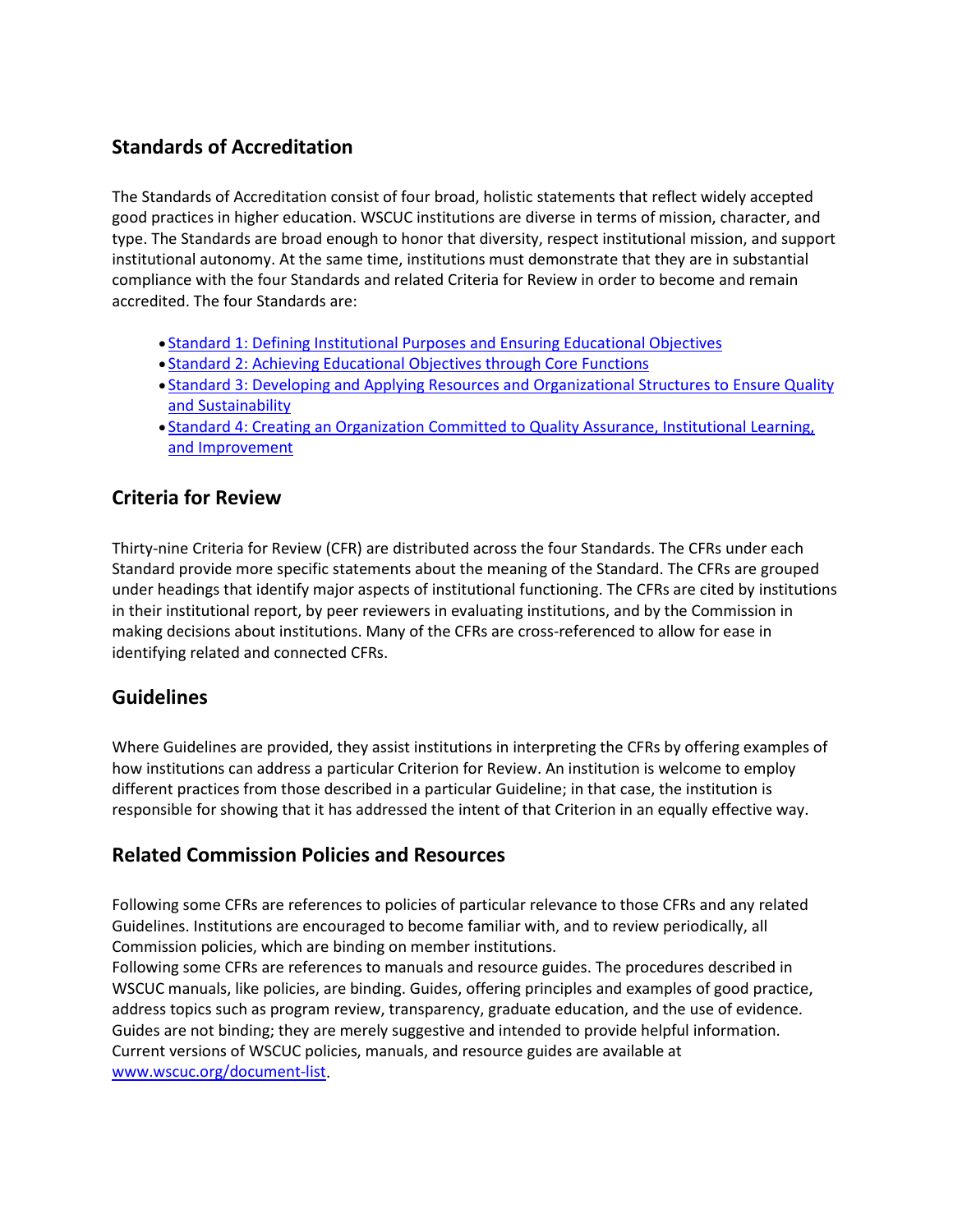# **WSCUC Standards of Accreditation**

The four Standards are:

[Standard 1: Defining Institutional Purposes and Ensuring Educational Objectives](http://www.wascsenior.org/resources/handbook-accreditation-2013/part-ii-core-commitments-and-standards-accreditation/wasc-standards-accreditation-2013/standard-1-defining-institutional-purposes-and-ensuring-educational-objectives) [Standard 2: Achieving Educational Objectives through Core Functions](http://www.wascsenior.org/resources/handbook-accreditation-2013/part-ii-core-commitments-and-standards-accreditation/wasc-standards-accreditation-2013/standard-2-achieving-educational-objectives-through-core-functions) [Standard 3: Developing and Applying Resources and Organizational Structures to Ensure Quality](http://www.wascsenior.org/resources/handbook-accreditation-2013/part-ii-core-commitments-and-standards-accreditation/wasc-standards-accreditation-2013/standard-3-developing-and-applying-resources-and-organizational-structures-ensure-quality) and **[Sustainability](http://www.wascsenior.org/resources/handbook-accreditation-2013/part-ii-core-commitments-and-standards-accreditation/wasc-standards-accreditation-2013/standard-3-developing-and-applying-resources-and-organizational-structures-ensure-quality)** [Standard 4: Creating an Organization Committed to Quality Assurance, Institutional Learning, and](http://www.wascsenior.org/resources/handbook-accreditation-2013/part-ii-core-commitments-and-standards-accreditation/wasc-standards-accreditation-2013/standard-4-creating-organization-committed-quality-assurance-institutional-learning-and)  [Improvement](http://www.wascsenior.org/resources/handbook-accreditation-2013/part-ii-core-commitments-and-standards-accreditation/wasc-standards-accreditation-2013/standard-4-creating-organization-committed-quality-assurance-institutional-learning-and)

# **Standard 1: Defining Institutional Purposes and Ensuring Educational Objectives**

The institution defines its purposes and establishes educational objectives aligned with those purposes. The institution has a clear and explicit sense of its essential values and character, its distinctive elements, its place in both the higher education community and society, and its contribution to the public good. It functions with integrity, transparency, and autonomy.

## **Institutional Purposes**

#### **Criteria for Review**

#### **1.1**

The institution's formally approved statements of purpose are appropriate for an institution of higher education and clearly define its essential values and character and ways in which it contributes to the public good.

*Guideline:* The institution has a published mission statement that clearly describes its purposes. The institution's purposes fall within recognized academic areas and/or disciplines.

## **1.2**

Educational objectives are widely recognized throughout the institution, are consistent with stated purposes, and are demonstrably achieved. The institution regularly generates, evaluates, and makes public data about student achievement, including measures of retention and graduation, and evidence of student learning.

*See also CFR 2.4, 2.6, 2.10, 4.2*

## **Integrity and Transparency**

## **Criteria for Review**

## **1.3**

The institution publicly states its commitment to academic freedom for faculty, staff, and students, and acts accordingly. This commitment affirms that those in the academy are free to share their convictions and responsible conclusions with their colleagues and students in their teaching and writing. *Guideline:* The institution has published or has readily available policies on academic freedom. For those institutions that strive to instill specific beliefs and world views, policies clearly state how these views are implemented and ensure that these conditions are consistent with generally recognized principles of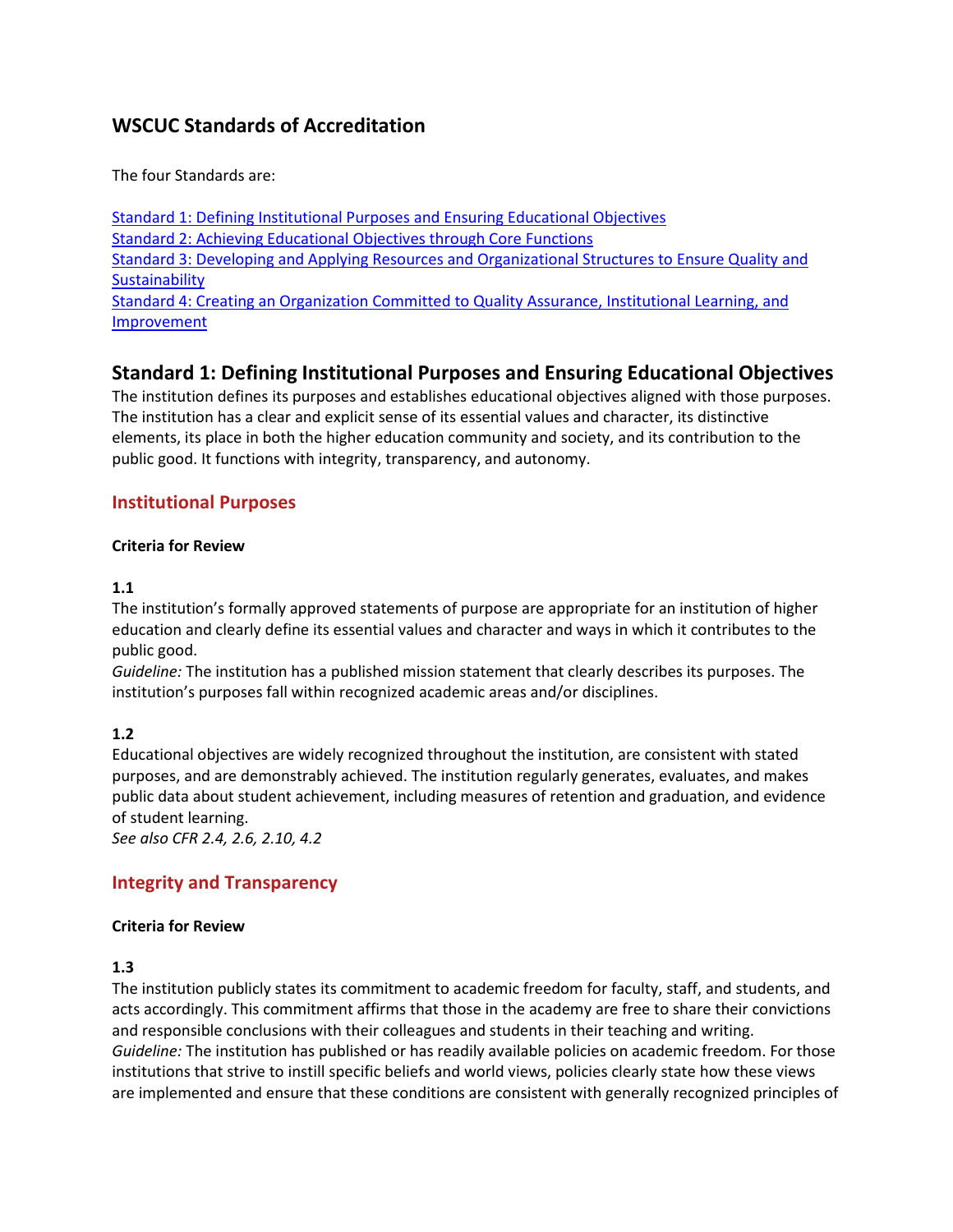academic freedom. Due-process procedures are disseminated, demonstrating that faculty and students are protected in their quest for truth.

*See also CFR 3.2, 3.10*

## **1.4**

Consistent with its purposes and character, the institution demonstrates an appropriate response to the increasing diversity in society through its policies, its educational and co-curricular programs, its hiring and admissions criteria, and its administrative and organizational practices.

*Guideline:* The institution has demonstrated institutional commitment to the principles enunciated in the [Equity and Inclusion Policy.](https://www.wscuc.org/content/equity-inclusion-policy)

*See also CFR 2.2a, 3.1*

## **1.5**

Even when supported by or affiliated with governmental, corporate, or religious organizations, the institution has education as its primary purpose and operates as an academic institution with appropriate autonomy.

*Guideline:* The institution does not experience interference in substantive decisions or educational functions by governmental, religious, corporate, or other external bodies that have a relationship to the institution.

*Related documents:* [Governing Board Policy,](https://www.wscuc.org/content/governing-board-policy) [Related Entities Policy](https://www.wscuc.org/content/related-entities-policy) *See also CFR 3.6-3.10*

## **1.6**

The institution truthfully represents its academic goals, programs, services, and costs to students and to the larger public. The institution demonstrates that its academic programs can be completed in a timely fashion. The institution treats students fairly and equitably through established policies and procedures addressing student conduct, grievances, human subjects in research, disability, and financial matters, including refunds and financial aid

*Guideline:* The institution has published or has readily available policies on student grievances and complaints, refunds, etc. The institution does not have a history of adverse findings against it with respect to violation of these policies. Records of student complaints are maintained for a six-year period. The institution clearly defines and distinguishes between the different types of credits it offers and between degree and non-degree credit, and accurately identifies the type and meaning of the credit awarded in its transcripts. The institution's policy on grading and student evaluation is clearly stated and provides opportunity for appeal as needed. *See also CFR 2.12*

## **1.7**

The institution exhibits integrity and transparency in its operations, as demonstrated by the adoption and implementation of appropriate policies and procedures, sound business practices, timely and fair responses to complaints and grievances, and regular evaluation of its performance in these areas. The institution's finances are regularly audited by qualified independent auditors. *Related documents:* [Complaints and Third-Party Comments Policy](https://www.wscuc.org/content/complaints-and-third-party-comments-policy) *See also CFR 3.4, 3.6, 3.7*

## **1.8**

The institution is committed to honest and open communication with the Accrediting Commission; to undertaking the accreditation review process with seriousness and candor; to informing the Commission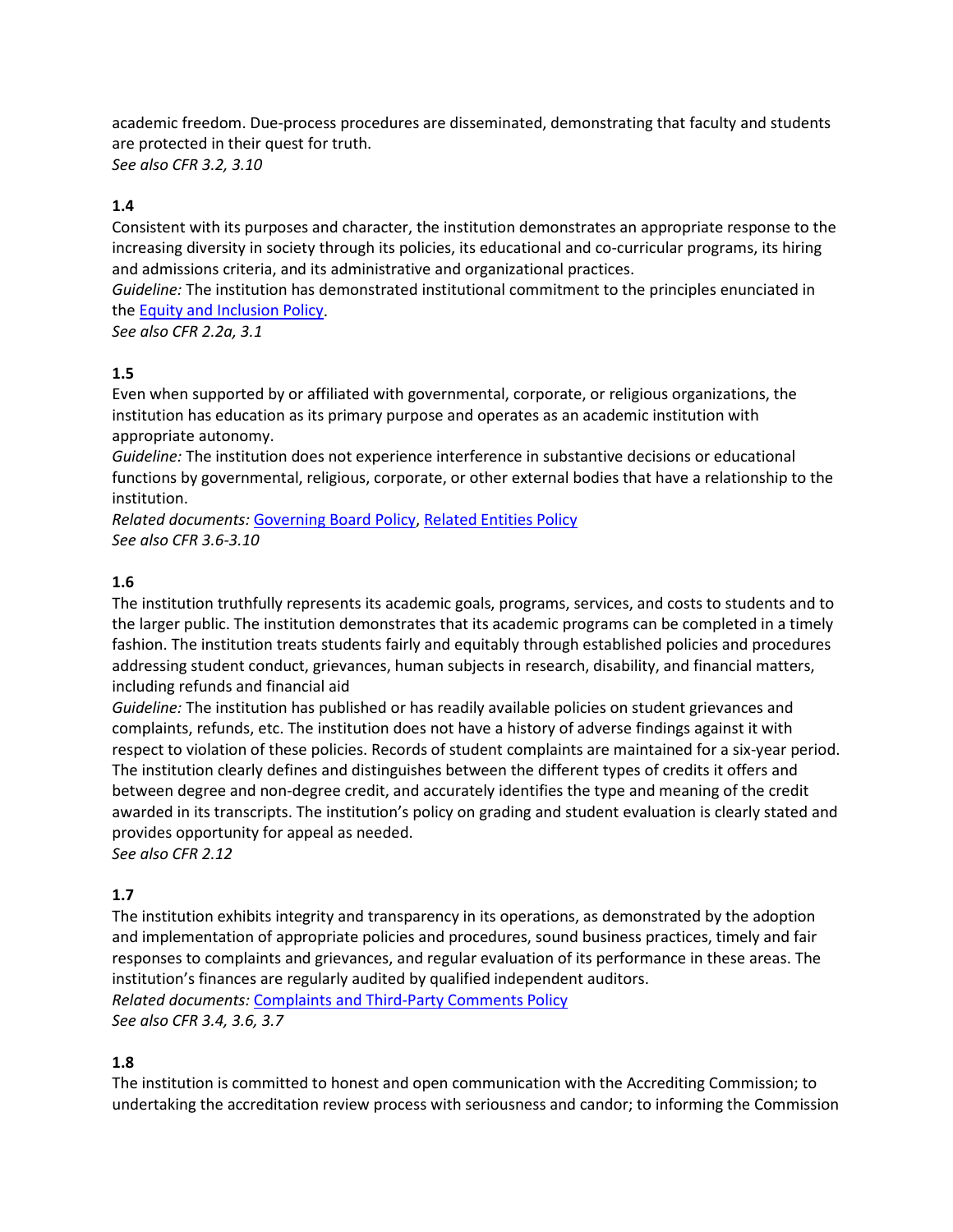promptly of any matter that could materially affect the accreditation status of the institution; and to abiding by Commission policies and procedures, including all substantive change policies. *Related documents:* [Accreditation Records Retention Policy,](https://www.wscuc.org/content/accreditation-records-retention-policy) [Honorary Degrees Policy,](https://www.wscuc.org/content/honorary-degrees-policy) [Legal Costs and](https://www.wscuc.org/content/legal-fees-policy)  [Obligations Policy,](https://www.wscuc.org/content/legal-fees-policy) [Matters under Litigation Policy,](https://www.wscuc.org/content/matters-under-litigation-policy) [Public Disclosure of Accreditation Documents and](https://www.wscuc.org/content/public-disclosure-accreditation-documents-and-commission-actions)  [Commission Actions Policy,](https://www.wscuc.org/content/public-disclosure-accreditation-documents-and-commission-actions) [Substantive Change Manual,](https://www.wscuc.org/content/substantive-change-manual) [Substantive Change Policy,](https://www.wscuc.org/content/substantive-change-policy) [Unannounced Visits](https://www.wscuc.org/content/unannounced-visits-policy)  **[Policy](https://www.wscuc.org/content/unannounced-visits-policy)** 

## **Standard 2: Achieving Educational Objectives through Core Functions**

The institution achieves its purposes and attains its educational objectives at the institutional and program level through the core functions of teaching and learning, scholarship and creative activity, and support for student learning and success. The institution demonstrates that these core functions are performed effectively by evaluating valid and reliable evidence of learning and by supporting the success of every student.

## **Teaching and Learning**

## **Criteria for Review**

## **2.1**

The institution's educational programs are appropriate in content, standards of performance, rigor, and nomenclature for the degree level awarded, regardless of mode of delivery. They are staffed by sufficient numbers of faculty qualified for the type and level of curriculum offered. *Guideline:* The content, length, and standards of the institution's academic programs conform to recognized disciplinary or professional standards and are subject to peer review. *Related documents:* [Substantive Change Manual,](https://www.wscuc.org/content/substantive-change-manual) [Substantive Change Policy](https://www.wscuc.org/content/substantive-change-policy) *See also CFR 3.1*

## **2.2**

All degrees awarded by the institution are clearly defined in terms of entry-level requirements and levels of student achievement necessary for graduation that represent more than simply an accumulation of courses or credits. The institution has both a coherent philosophy, expressive of its mission, which guides the meaning of its degrees and processes that ensure the quality and integrity of its degrees. *Related documents:* [Credit Hour](https://www.wscuc.org/content/credit-hour-policy) Policy, [Credit for Prior Learning Policy,](https://www.wscuc.org/content/credit-prior-learning-policy) [Degree Definitions Policy,](https://www.wscuc.org/content/degree-definitions-policy) [Dual](https://www.wscuc.org/content/dual-degrees-policy)  [Degrees Policy,](https://www.wscuc.org/content/dual-degrees-policy) [Joint Degrees Policy,](https://www.wscuc.org/content/joint-degrees-policy) [Study Abroad Policy,](https://www.wscuc.org/content/study-abroad-policy) [Transfer of Credit Policy](https://www.wscuc.org/content/transfer-credit-policy) *See also CFR 3.1-3.3, 4.3, 4.4*

## **2.2a**

Undergraduate programs engage students in an integrated course of study of sufficient breadth and depth to prepare them for work, citizenship, and life-long learning. These programs ensure the development of core competencies including, but not limited to, written and oral communication, quantitative reasoning, information literacy, and critical thinking. In addition, undergraduate programs actively foster creativity, innovation, an appreciation for diversity, ethical and civic responsibility, civic engagement, and the ability to work with others. Undergraduate programs also ensure breadth for all students in cultural and aesthetic, social and political, and scientific and technical knowledge expected of educated persons. Undergraduate degrees include significant in-depth study in a given area of knowledge (typically described in terms of a program or major).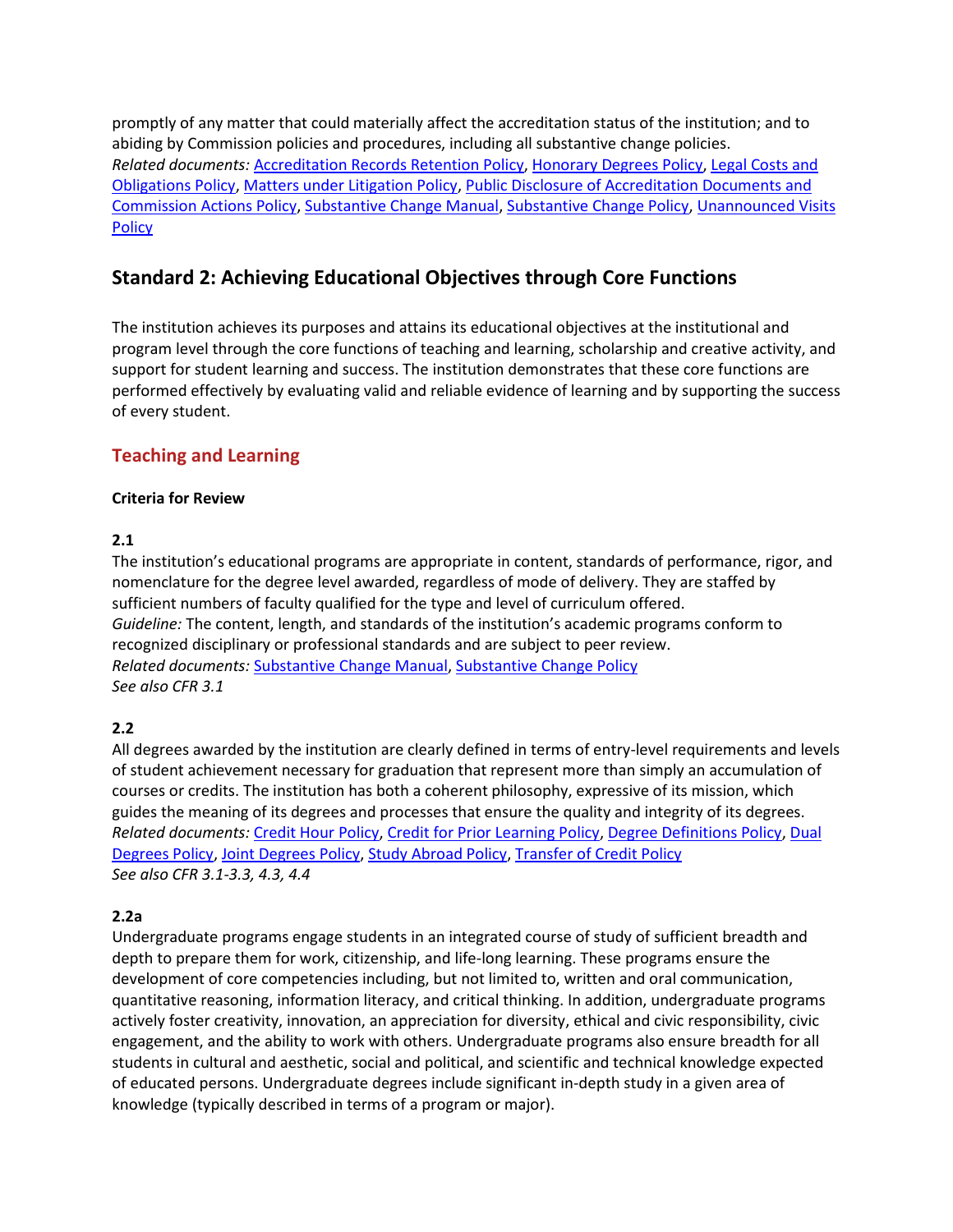*Guideline:* The institution has a program of general education that is integrated throughout the curriculum, including at the upper division level, together with significant in-depth study in a given area of knowledge (typically described in terms of a program or major).

## **2.2b**

The institution's graduate programs establish clearly stated objectives differentiated from and more advanced than undergraduate programs in terms of admissions, curricula, standards of performance, and student learning outcomes. Graduate programs foster students' active engagement with the literature of the field and create a culture that promotes the importance of scholarship and/or professional practice. Ordinarily, a baccalaureate degree is required for admission to a graduate program.

*Guideline:* Institutions offering graduate-level programs employ, at least, one full-time faculty member for each graduate degree program offered and have a preponderance of the faculty holding the relevant terminal degree in the discipline. Institutions demonstrate that there is a sufficient number of faculty members to exert collective responsibility for the development and evaluation of the curricula, academic policies, and teaching and mentoring of students. *See also CFR 3.1-3.3*

## **2.3**

The institution's student learning outcomes and standards of performance are clearly stated at the course, program, and, as appropriate, institutional level. These outcomes and standards are reflected in academic programs, policies, and curricula, and are aligned with advisement, library, and information and technology resources, and the wider learning environment.

*Guideline:* The institution is responsible for ensuring that out-of-class learning experiences, such as clinical work, service learning, and internships which receive credit, are adequately resourced, well developed, and subject to appropriate oversight.

*See also CFR 3.5*

## **2.4**

The institution's student learning outcomes and standards of performance are developed by faculty and widely shared among faculty, students, staff, and (where appropriate) external stakeholders. The institution's faculty take collective responsibility for establishing appropriate standards of performance and demonstrating through assessment the achievement of these standards. *Guideline:* Student learning outcomes are reflected in course syllabi. *See also CFR 4.3, 4.4*

## **2.5**

The institution's academic programs actively involve students in learning, take into account students' prior knowledge of the subject matter, challenge students to meet high standards of performance, offer opportunities for them to practice, generalize, and apply what they have learned, and provide them with appropriate and ongoing feedback about their performance and how it can be improved. *See also CFR 4.4*

## **2.6**

The institution demonstrates that its graduates consistently achieve its stated learning out- comes and established standards of performance. The institution ensures that its expectations for student learning are embedded in the standards that faculty use to evaluate student work.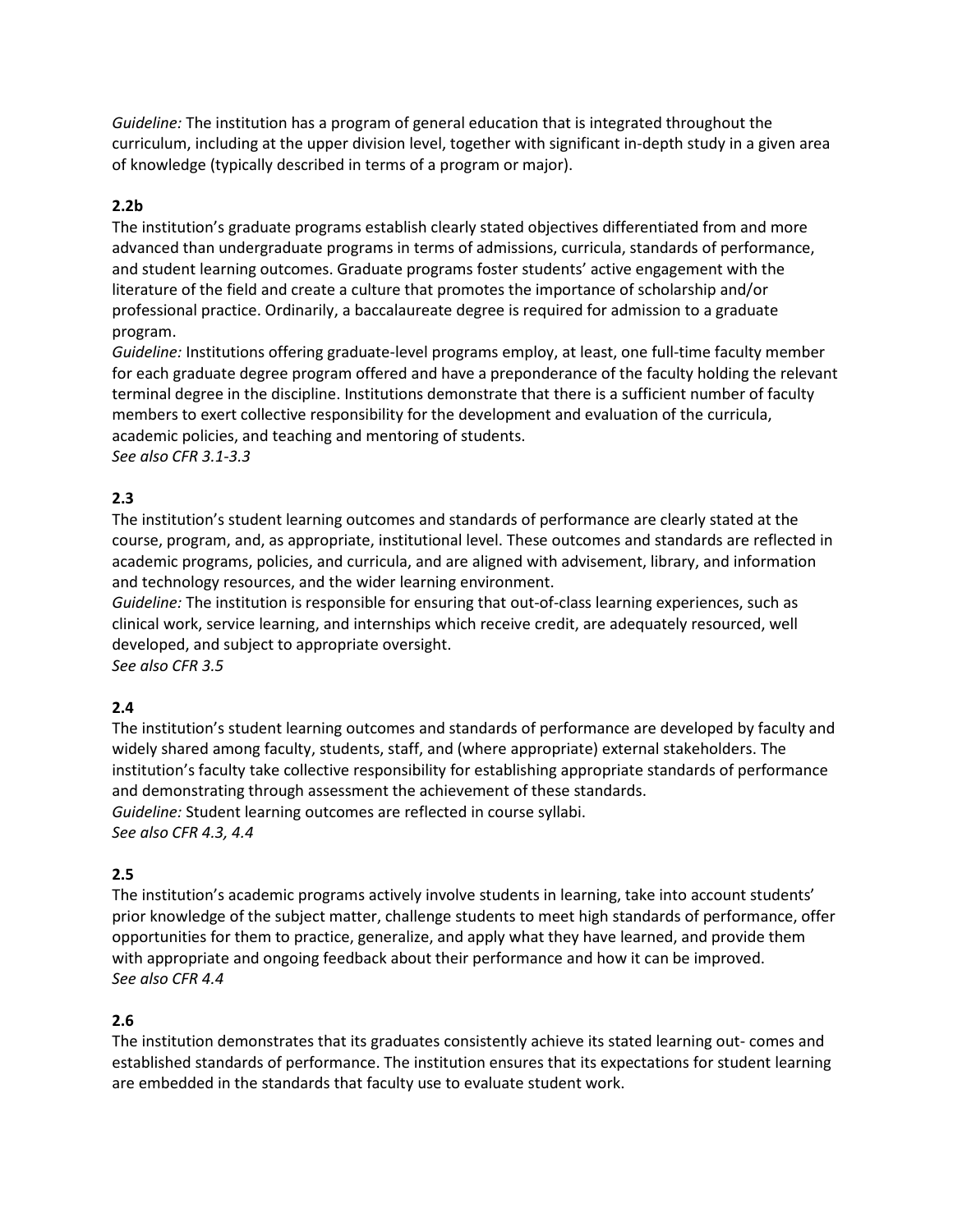*Guideline:* Student The institution has an assessment infrastructure adequate to assess student learning at program and institution levels. *See also CFR 4.3, 4.4*

## **2.7**

All programs offered by the institution are subject to systematic program review. The program review process includes, but is not limited to, analyses of student achievement of the program's learning outcomes; retention and graduation rates; and, where appropriate, results of licensing examination and placement, and evidence from external constituencies such as employers and professional organizations. *See also CFR 4.1, 4.6*

## **Scholarship and Creative Activity**

#### **Criteria for Review**

## **2.8**

The institution clearly defines expectations for research, scholarship, and creative activity for its students and all categories of faculty. The institution actively values and promotes scholarship, creative activity, and curricular and instructional innovation, and their dissemination appropriate to the institution's purposes and character.

*Guideline:* Where appropriate, the institution includes in its policies for faculty promotion and tenure the recognition of scholarship related to teaching, learning, assessment, and co-curricular learning. *See also CFR 3.2*

## **2.9**

The institution recognizes and promotes appropriate linkages among scholarship, teaching, assessment, student learning, and service. *See also CFR 3.2*

## **Student Learning and Success**

#### **Criteria for Review**

#### **2.10**

The institution demonstrates that students make timely progress toward the completion of their degrees and that an acceptable proportion of students complete their degrees in a timely fashion, given the institution's mission, the nature of the students it serves, and the kinds of programs it offers. The institution collects and analyzes student data, disaggregated by appropriate demographic categories and areas of study. It tracks achievement, satisfaction, and the extent to which the campus climate supports student success. The institution regularly identifies the characteristics of its students; assesses their preparation, needs, and experiences; and uses these data to improve student achievement. *Guideline:* The institution disaggregates data according to racial, ethnic, gender, age, economic status, disability, and other categories, as appropriate. The institution benchmarks its retention and graduation rates against its own aspirations as well as the rates of peer institutions. *See also CFR 4.1-4.5*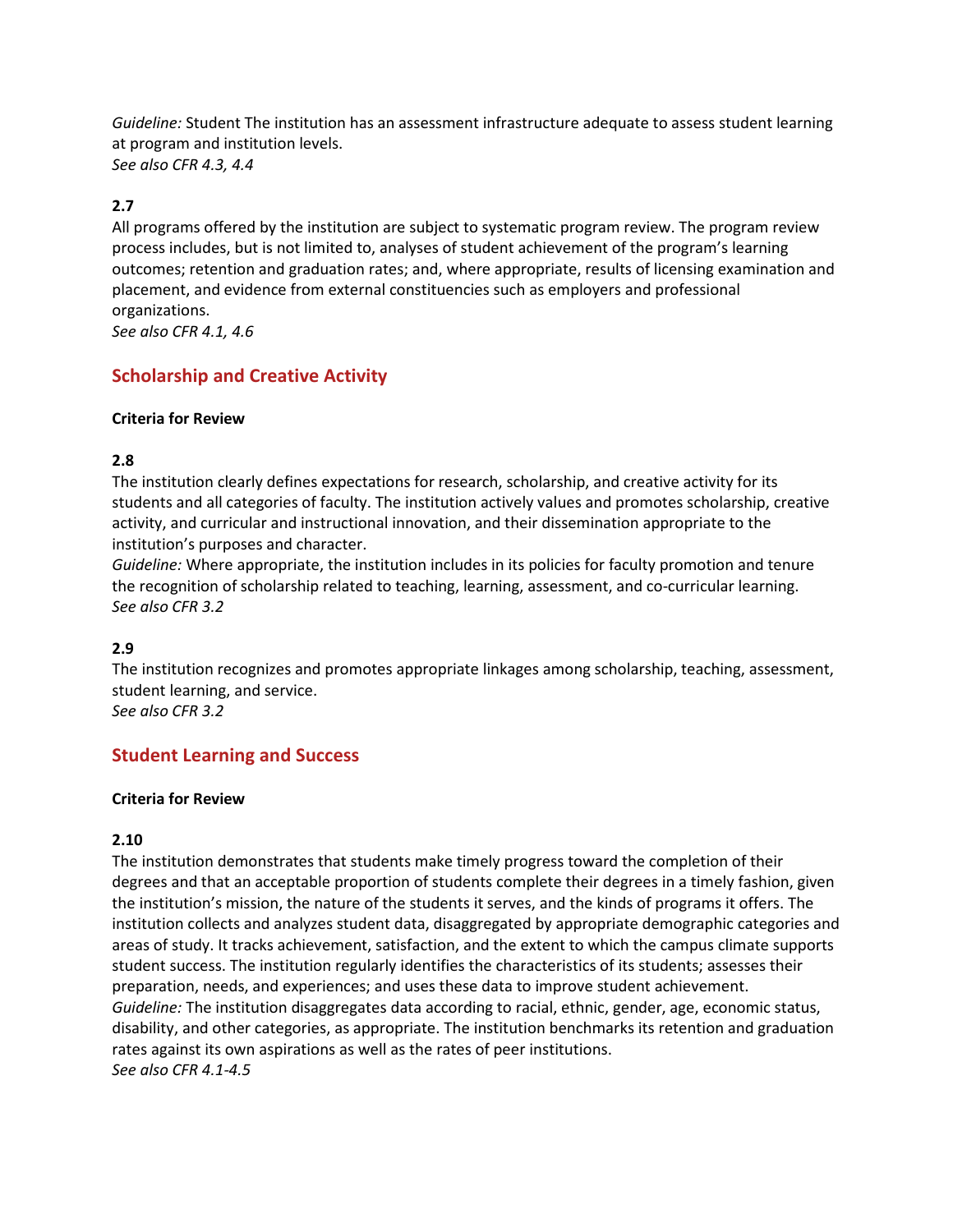## **2.11**

Consistent with its purposes, the institution offers co-curricular programs that are aligned with its academic goals, integrated with academic programs, and designed to support all students' personal and professional development. The institution assesses the effectiveness of its co-curricular programs and uses the results for improvement.

*See also CFR 4.3-4.5*

## **2.12**

The institution ensures that all students understand the requirements of their academic programs and receive timely, useful, and complete information and advising about relevant academic requirements. *Guideline:* Recruiting materials and advertising truthfully portray the institution. Students have ready access to accurate, current, and complete information about admissions, degree requirements, course offerings, and educational costs.

*Related documents:* [Requirements for Institutional Websites Guide](https://www.wscuc.org/content/requirements-institutional-websites-guide) *See also CFR 1.6*

## **2.13**

The institution provides academic and other student support services such as tutoring, services for students with disabilities, financial aid counseling, career counseling and placement, residential life, athletics, and other services and programs as appropriate, which meet the needs of the specific types of students that the institution serves and the programs it offers.

*Related documents:* [Collegiate Athletics Policy,](https://www.wscuc.org/content/collegiate-athletics-policy) [International Students Policy](https://www.wscuc.org/content/international-students-policy) *See also CFR 3.1*

## **2.14**

Institutions that serve transfer students provide clear, accurate, and timely information, ensure equitable treatment under academic policies, provide such students access to student services, and ensure that they are not unduly disadvantaged by the transfer process.

*Guideline:* Formal policies or articulation agreements are developed with feeder institutions that minimize the loss of credits through transfer credits.

*Related documents:* [Credit for Prior Learning Policy](https://www.wscuc.org/content/credit-prior-learning-policy) *See also CFR 1.6*

# **Standard 3: Developing and Applying Resources and Organizational Structures to Ensure Quality and Sustainability**

The institution sustains its operations and supports the achievement of its educational objectives through investments in human, physical, fiscal, technological, and information resources and through an appropriate and effective set of organizational and decision-making structures. These key resources and organizational structures promote the achievement of institutional purposes and educational objectives and create a high-quality environment for learning.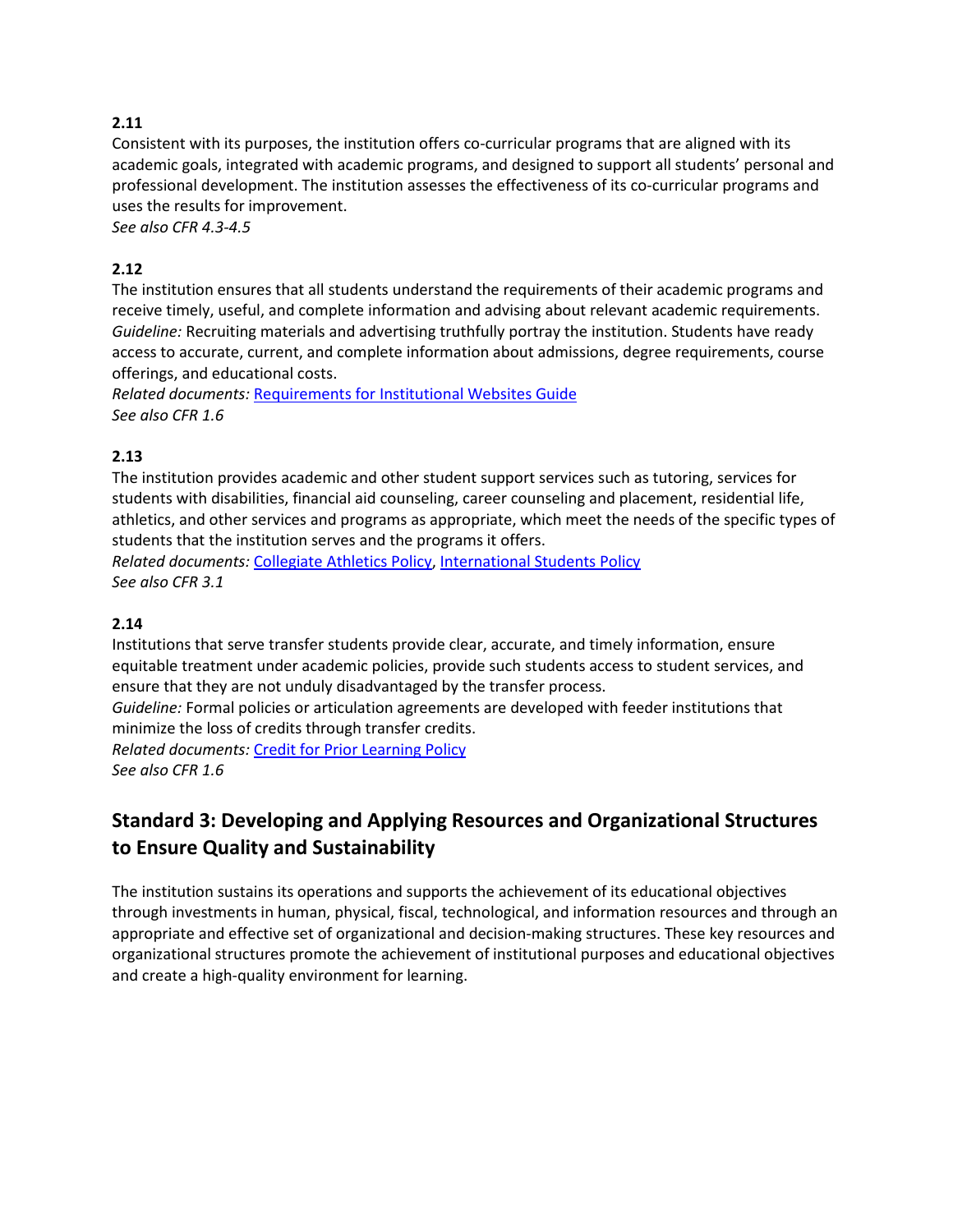## **Faculty and Staff**

#### **Criteria for Review**

## **3.1**

The institution employs faculty and staff with substantial and continuing commitment to the institution. The faculty and staff are sufficient in number, professional qualification, and diversity to achieve the institution's educational objectives, establish and oversee academic policies, and ensure the integrity and continuity of its academic and co-curricular programs wherever and however delivered. *Guideline:* The institution has a faculty staffing plan that ensures that all faculty roles and responsibilities are fulfilled and includes a sufficient number of full-time faculty members with appropriate backgrounds by discipline and degree level.

*Related documents:* [Collective Bargaining Policy,](https://www.wscuc.org/content/collective-bargaining-policy) [Equity and Inclusion Policy](https://www.wscuc.org/content/equity-inclusion-policy) *See also CFR 2.1, 2.2b*

## **3.2**

Faculty and staff recruitment, hiring, orientation, workload, incentives, and evaluation practices are aligned with institutional purposes and educational objectives. Evaluation is consistent with best practices in performance appraisal, including multisource feedback and appropriate peer review. Faculty evaluation processes are systematic and are used to improve teaching and learning. *See also CFR 1.7, 4.3, 4.4*

## **3.3**

The institution maintains appropriate and sufficiently supported faculty and staff development activities designed to improve teaching, learning, and assessment of learning outcomes. *See also CFR 2.1, 2.2b, 4.4*

## **Fiscal, Physical, and Information Resources**

#### **Criteria for Review**

#### **3.4**

The institution is financially stable and has unqualified independent financial audits and resources sufficient to ensure long-term viability. Resource planning and development include realistic budgeting, enrollment management, and diversification of revenue sources. Resource planning is integrated with all other institutional planning. Resources are aligned with educational purposes and objectives. *Guideline:* The institution has functioned without an operational deficit for at least three years. If the institution has an accumulated deficit, it should provide a detailed explanation and a realistic plan for eliminating it.

*See also CFR 1.1, 1.2, 2.10, 4.6, 4.7*

## **3.5**

The institution provides access to information and technology resources sufficient in scope, quality, currency, and kind at physical sites and online, as appropriate, to support its academic offerings and the research and scholarship of its faculty, staff, and students. These information resources, services, and facilities are consistent with the institution's educational objectives and are aligned with student learning outcomes.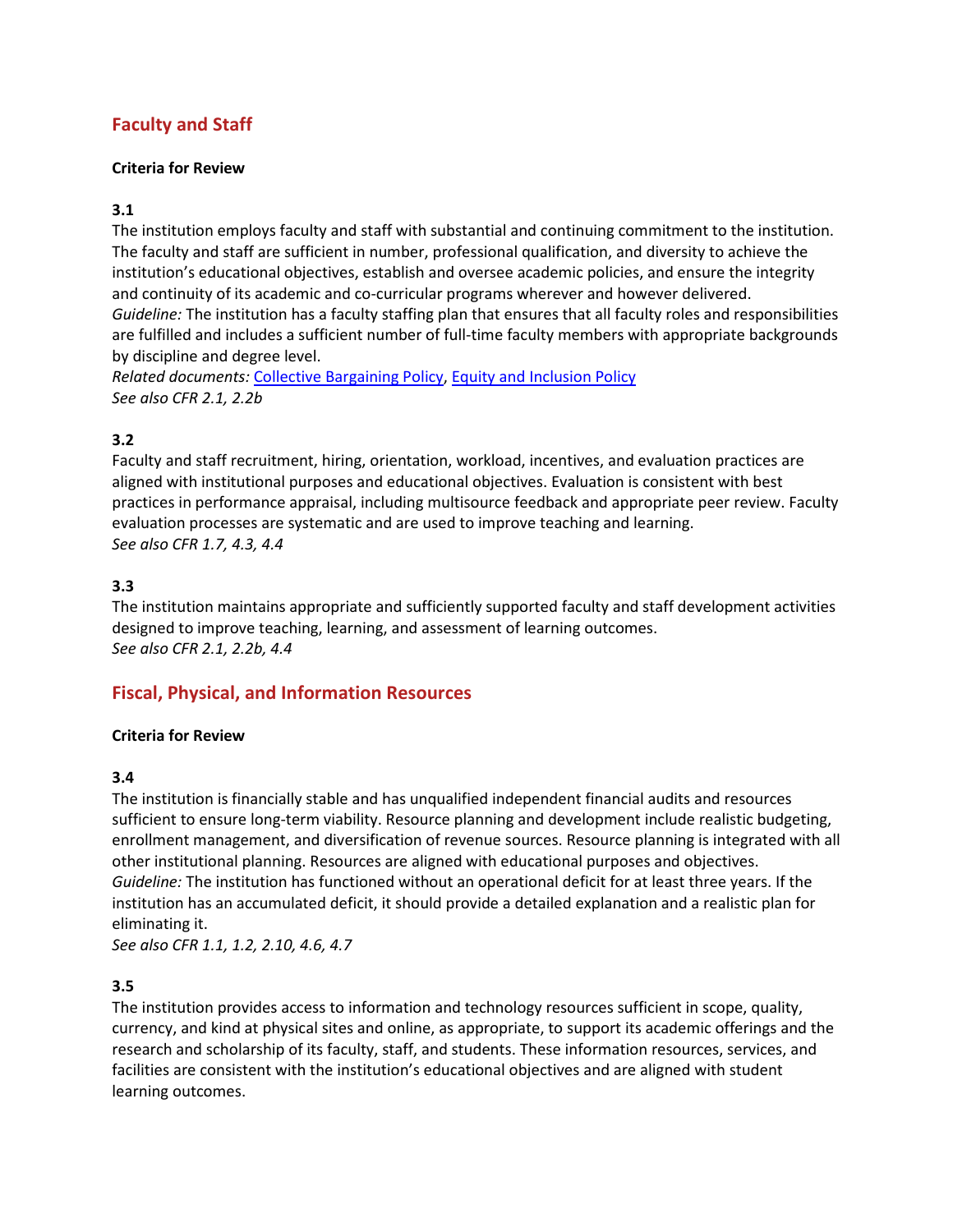*Guideline:* The institution provides training and support for faculty members who use technology in instruction. Institutions offering graduate programs have sufficient fiscal, physical, information, and technology resources and structures to sustain these programs and to create and maintain a graduatelevel academic culture.

*See also CFR 1.2, 2.1, 2.2*

## **Organizational Structures and Decision-Making Purposes**

#### **Criteria for Review**

#### **3.6**

The institution's leadership, at all levels, is characterized by integrity, high performance, appropriate responsibility, and accountability.

## *3.7*

The institution's organizational structures and decision-making processes are clear and consistent with its purposes, support effective decision making, and place priority on sustaining institutional capacity and educational effectiveness.

*Guideline:* The institution establishes clear roles, responsibilities, and lines of authority.

#### **3.8**

The institution has a full-time chief executive officer and a chief financial officer whose primary or fulltime responsibilities are to the institution. In addition, the institution has a sufficient number of other qualified administrators to provide effective educational leadership and management.

## *3.9*

The institution has an independent governing board or similar authority that, consistent with its legal and fiduciary authority, exercises appropriate oversight over institutional integrity, policies, and ongoing operations, including hiring and evaluating the chief executive officer.

*Guideline:* The governing body comprises members with the diverse qualifications required to govern an institution of higher learning. It regularly engages in Self-review and training to enhance its effectiveness.

*Related documents:* [Accreditation Reviews for Institutions within a System Policy,](https://www.wscuc.org/content/institutions-within-system-policy) [Governing Board](https://www.wscuc.org/content/governing-board-policy)  [Policy,](https://www.wscuc.org/content/governing-board-policy) Governing Board [Policy Implementation Guide](https://www.wscuc.org/content/governing-board-policy-implementation-guide)[, Related Entities Policy](https://www.wscuc.org/content/related-entities-policy) *See also CFR 1.5-1.7*

## **3.10**

The institution's faculty exercises effective academic leadership and acts consistently to ensure that both academic quality and the institution's educational purposes and character are sustained. *Guideline:* The institution clearly defines the governance roles, rights, and responsibilities of all categories of full-time and part-time faculty.

*Related documents:* [Collective Bargaining Policy,](https://www.wscuc.org/content/collective-bargaining-policy) [Equity and Inclusion Policy](https://www.wscuc.org/content/equity-inclusion-policy) *See also CFR 2.1, 2.4, 2.5, 4.3, 4.4*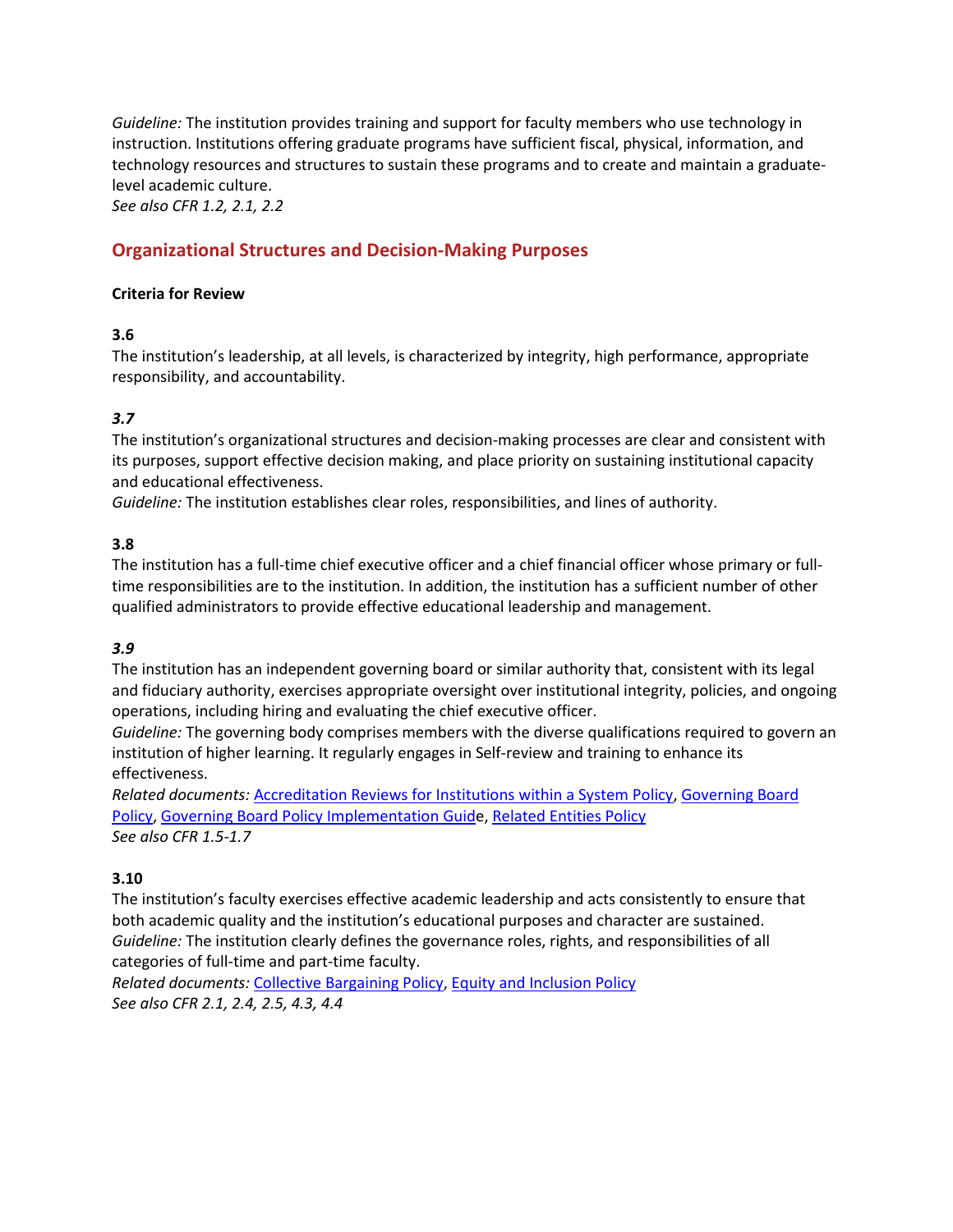# **Standard 4: Creating an Organization Committed to Quality Assurance, Institutional Learning, and Improvement**

The institution engages in sustained, evidence-based, and participatory self-reflection about how effectively it is accomplishing its purposes and achieving its educational objectives. The institution considers the changing environment of higher education in envisioning its future. These activities inform both institutional planning and systematic evaluations of educational effectiveness. The results of institutional inquiry, research, and data collection are used to establish priorities, to plan, and to improve quality and effectiveness.

## **Quality Assurance Processes**

#### **Criteria for Review**

## **4.1**

The institution employs a deliberate set of quality-assurance processes in both academic and nonacademic areas, including new curriculum and program approval processes, periodic program review, assessment of student learning, and other forms of ongoing evaluation. These processes include: collecting, analyzing, and interpreting data; tracking learning results over time; using comparative data from external sources; and improving structures, services, processes, curricula, pedagogy, and learning results.

*Related documents:* [Program Review Resource Guide,](https://www.wscuc.org/content/program-review-resource-guide) [Substantive Change Manual,](https://www.wscuc.org/content/substantive-change-manual) [Substantive Change](https://www.wscuc.org/content/substantive-change-policy)  **[Policy](https://www.wscuc.org/content/substantive-change-policy)** 

*See also CFR 2.7, 2.10*

## **4.2**

The institution has institutional research capacity consistent with its purposes and characteristics. Data are disseminated internally and externally in a timely manner, and analyzed, interpreted, and incorporated in institutional review, planning, and decision-making. Periodic reviews are conducted to ensure the effectiveness of the institutional research function and the suitability and usefulness of the data generated.

*See also CFR 1.2, 2.10*

## **Institutional Learning and Improvement**

#### **Criteria for Review**

## **4.3**

Leadership at all levels, including faculty, staff, and administration, is committed to improvement based on the results of inquiry, evidence, and evaluation. Assessment of teaching, learning, and the campus environment – in support of academic and co-curricular objectives – is undertaken, used for improvement, and incorporated into institutional planning processes.

*Guideline:* The institution has clear, well-established policies and practices – for gathering, analyzing, and interpreting information – that create a culture of evidence and improvement. *See also CFR 2.2, 2.3, 2.4, 2.5, 2.6*